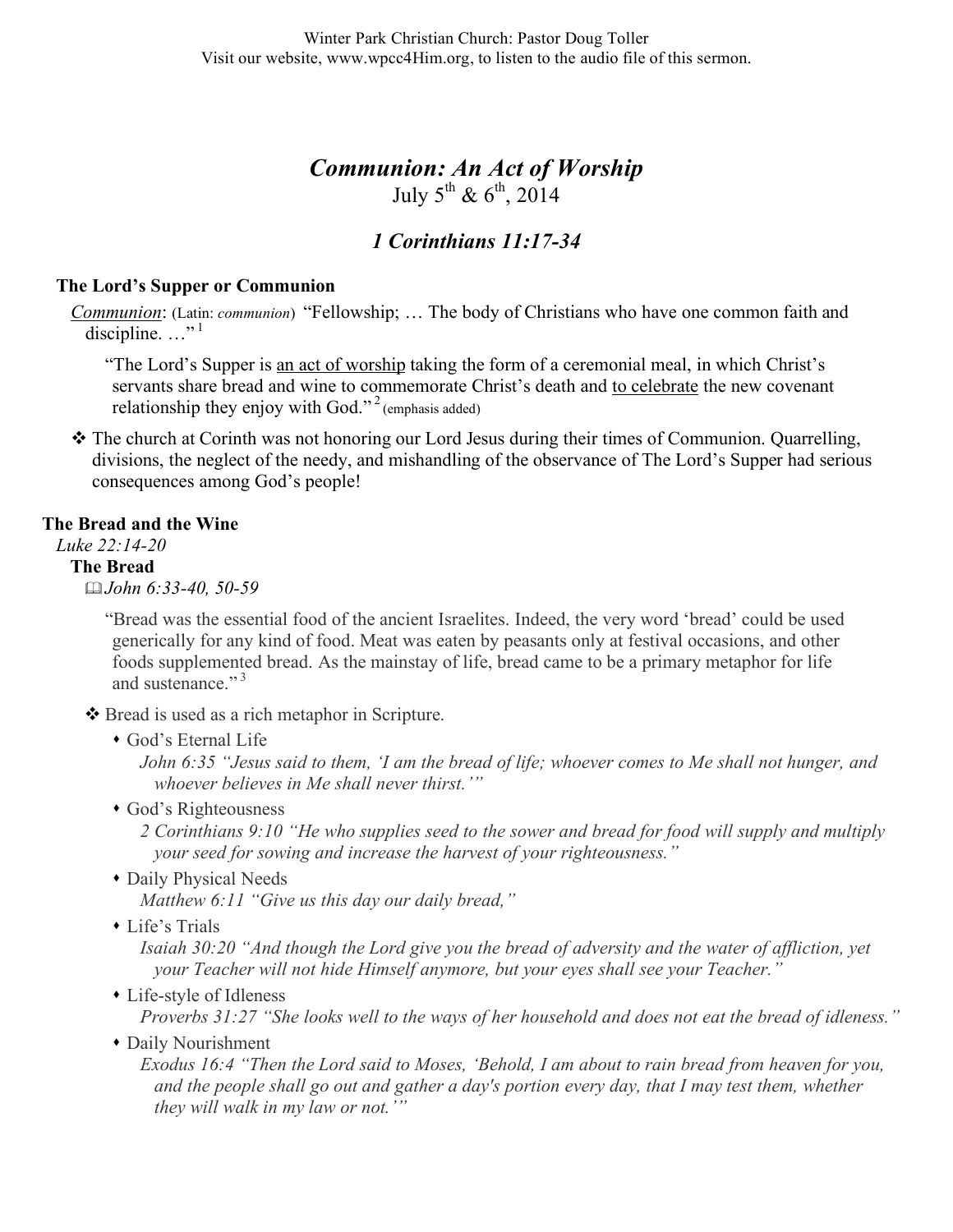- **❖ Bread as the Covenant of Reconciliation** 
	- Jacob and Laban being reconciled
		- *Genesis 31:51-54 "Then Laban said to Jacob, 'See this heap and the pillar, which I have set between you and me. This heap is a witness, and the pillar is a witness, that I will not pass over this heap to you, and you will not pass over this heap and this pillar to me, to do harm. The God of Abraham and the God of Nahor, the God of their father, judge between us.' So Jacob swore by the Fear of his father Isaac, and Jacob offered a sacrifice in the hill country and called his kinsmen to eat bread. They ate bread and spent the night in the hill country."*
	- Melchizedek and Abram confirming a covenant between them *Genesis 14:18 "And Melchizedek king of Salem brought out bread and wine. (He was priest of God Most High.)"*
	- Jesus reconciling with His Disciples after His resurrection *John 21:13 "Jesus came and took the bread and gave it to them, and so with the fish."*

#### **The Wine**

*John 6:54*

- The Bread and the Wine are metaphors for the Body and Blood of our Lord.
- Wine is used to denote spiritual blessings from God.
	- God's Feast for His people *Isaiah 25:6 "On this mountain the Lord of hosts will make for all peoples a feast of rich food, a feast of well-aged wine, of rich food full of marrow, of aged wine well refined."*
	- The Life given by God that Satisfies
		- *Isaiah 55:1 "Come, everyone who thirsts, come to the waters; and he who has no money, come, buy and eat! Come, buy wine and milk without money and without price."*
	- God gives the Best to His people
		- *John 2:10-11 "and [the master of the feast] said to him, 'Everyone serves the good wine first, and when people have drunk freely, then the poor wine. But you have kept the good wine until now.' This, the first of His signs, Jesus did at Cana in Galilee, and manifested His glory. And His disciples believed in Him."*
	- The Fullness of God's Kingdom in contrast to Religion *Matthew 9:17 "Neither is new wine put into old wineskins. If it is, the skins burst and the wine is spilled and the skins are destroyed. But new wine is put into fresh wineskins, and so both are preserved."*

**Communion:** Partaking in the Bread and the Cup is remembering the Body of Christ given for us and the Blood of Christ shed for us!

"The Lord's Supper has a *past* reference to Christ's death. It has a *present* reference to our corporate participation in Him through faith. It has a *future* reference in that it is a pledge of His return.<sup>5, 2</sup>

*Do this in Remembrance of Me!*

Endnotes:

<sup>1</sup> Sproul, R.C. *The Reformation Study Bible*. Orlando: Ligonier Ministries, 2005.

- 2 Webster, Noah. *American Dictionary of the English Language (1828 Facsimile Edition)*. San Francisco: Foundation for American Christian Education, 1989.
- <sup>3</sup> Garrett, Duane A.. "Bread, Bread of Presence." . Bible Study Tools, 2014. Web. <http://www.biblestudytools.com/dictionaries/bakersevangelical-dictionary/bread-bread-of-presence.html>.